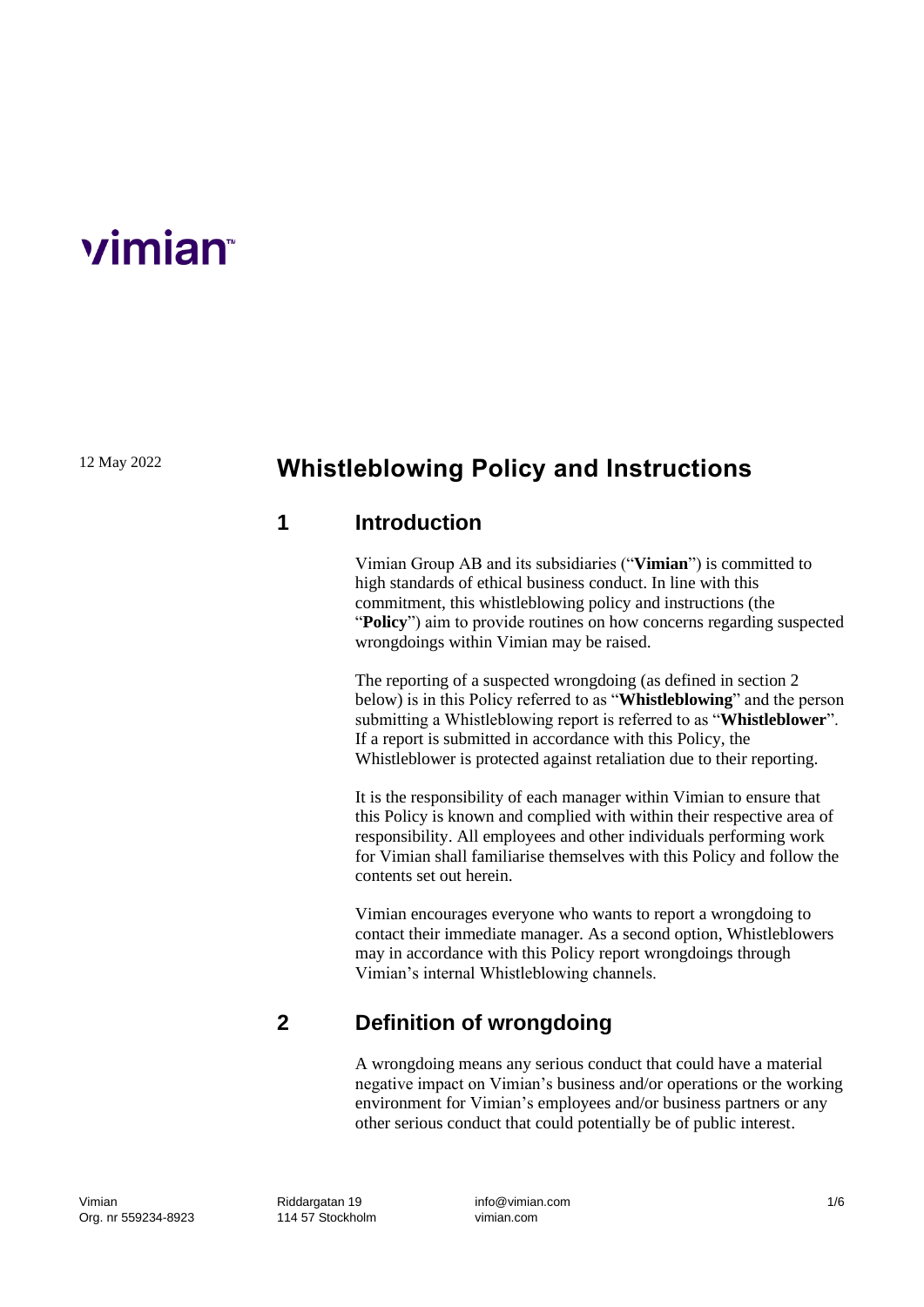Wrongdoing includes, but is not limited to, any actual or reasonably suspected:

- (i) violation of laws and regulations (whether civil or criminal);
- (ii) serious/grave violations of Vimian's policies or core values;
- (iii) bribery and corruption; and
- (iv) serious risks concerning the life or health of individual persons or animals (such as environmental crimes, grave deficiencies in the security at work or product security).

Issues that only affect the relationship between one individual and Vimian does generally not fall within the definition of wrongdoing under this Policy. Instead, Vimian encourages you to raise such concerns with your immediate manager and/or Vimian's HR department.

### **3 Scope and responsibility**

The following categories of individuals are encouraged to report wrongdoings in accordance with this Policy:

- employees (including fixed-term employees);
- temporary agency workers;
- contractors (such as consultants and other independent contractors);
- trainees and volunteers:
- self-employed persons;
- members of Vimian's board of directors;
- active shareholders of Vimian; and
- others over which Vimian exercises control and management.

This Policy shall also apply to individuals whose work-based relationship with Vimian is yet to begin in cases where information on wrongdoings has been acquired during the recruitment process or other pre-contractual negotiations. The Policy shall also apply to individuals who have acquired information within the context of a work-based relationship with Vimian which has since ended.

#### **4 Non-retaliation**

If you as a Whistleblower acquire information of a wrongdoing in a work-related context, you shall not be subject to any form of retaliation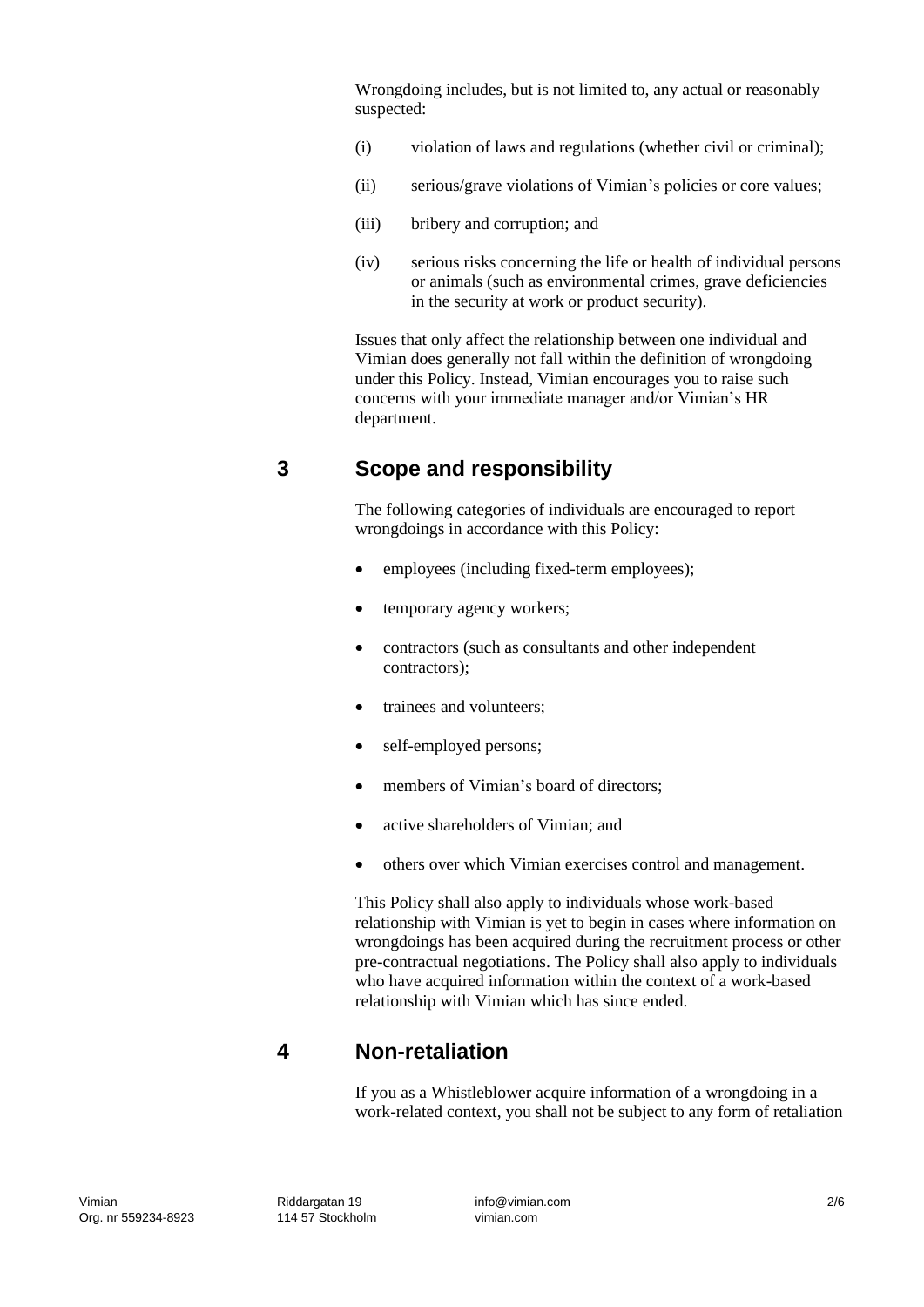for reporting such information in good faith through Vimian's Whistleblowing channels. "Retaliation" means any direct or indirect act or omission which occurs in a work-related context, is prompted by the submission of a Whistleblowing report, and which causes or may cause unjustified detriment to the Whistleblower.

Protection against retaliation does not apply if it can be established that a criminal offence has been made when gathering the information for the report or if the report itself constitutes a criminal offence.

## **5 Data protection and privacy**

Any processing of personal data will be made in compliance with applicable legislation. Processed personal data will be deleted within two years after the conclusion of an investigation, if an investigation is initiated because of a report of a wrongdoing. More information on Vimian's processing of personal data can be found in [Vimian's Privacy](https://vimian.com/privacy-policy/)  [Policy,](https://vimian.com/privacy-policy/) https://vimian.com/privacy-policy/.

To the extent possible, information received in connection with a report will be treated as confidential and the privacy of the Whistleblower and the subject of the report will be protected. However, note the comments regarding potential disclosure under section 8 (The investigation).

#### **6 Whistleblowing channels**

Vimian encourages everyone who wants to report a wrongdoing to contact their immediate manager. As a second option, Whistleblowers may in accordance with this Policy report wrongdoings through Vimians's Whistleblowing channels. To submit a report, you shall have reasonable grounds for believing that the information you are in possession of is true. However, it is not necessary to be able to present any evidence of the wrongdoing. If you act in good faith, you will be protected from negative consequences even if the suspicion of a wrongdoing proves to be incorrect when the matter has been further investigated.

Whistleblowing is made through one of Vimian's Whistleblowing channels:

- Vimian uses a confidential web-reporting tool, **[Whistlelink](https://vimiangroup.whistlelink.com/)**, where you can report wrongdoings: https://vimiangroup.whistlelink.com/
- **Phone:** You may report to the Investigation Team over phone. The contact details are found on the confidential web-reporting tool, **[Whistlelink.](https://vimiangroup.whistlelink.com/)**
- **Meeting:** You can also request a meeting with the someone from the Investigation Team, which shall be held within a reasonable timeframe. During the meeting, information may be brought forward by you orally and/or in writing.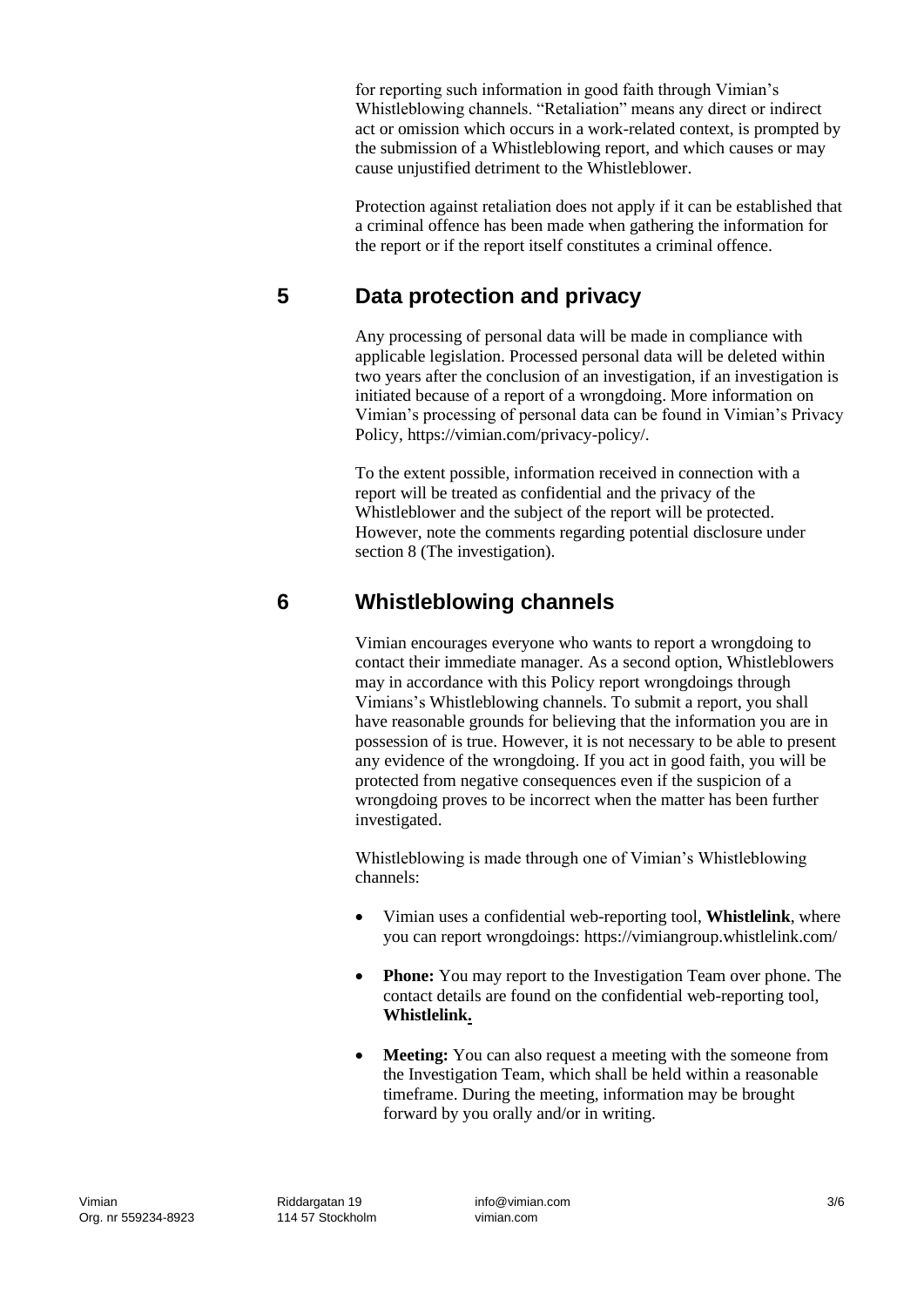If you submit your report through telephone or at a meeting, your report will either (i) be recorded, if you consent to such recording, or (ii) written down in a protocol that you will be given the opportunity to review, rectify and approve by way of signing it.

To facilitate the subsequent investigation, Vimian encourages you to provide a detailed description of the wrongdoing. It is possible to include documents, images and/or videos when you submit your report. If it is not relevant for the investigation of the reported wrongdoing, no sensitive personal data (data revealing ethnic origin, political opinions, religious beliefs, trade union membership or health or sexual life) should be included in your report.

Although Whistlelink enables anonymous reporting, Vimian encourages you to include your contact information so that the Investigation Team can ask appropriate follow-up questions. You may also be asked to provide further information during the investigation. Nevertheless, if you submit your report anonymously, Vimian will not undertake investigative measures to discover your identity.

Reports can be filed in Swedish, English, German, Spanish, Italian and French. You will be informed that your Whistleblowing report has been received within seven days from receipt of the report, unless (i) you have stated that you do not want to receive such acknowledgement of receipt or (ii) there is reason to assume that such acknowledgement cannot be made without disclosing your identity.

As an alternative to or in addition to using Vimian's internal Whistleblowing channels, you may also report directly to certain Swedish authorities (external reporting) without the risk of retaliation. The competent authorities are listed **[here](https://www.regeringen.se/pressmeddelanden/2021/10/myndigheter-ska-inratta-visselblasarfunktioner/)**. Which competent authority you shall submit your report to depends on the nature of the wrongdoing. The reporting should be made using the relevant authority's established reporting channels designated for reporting of wrongdoings.

# **7 Investigation team**

Vimian's investigation team consists of the following representatives

- Maria Dahllöf, Head of IR, Communications and Sustainability, Vimian
- Ellen Broström, Group Sustainability Manager, Vimian
- Christine Thronton, Vice President Human Resources, Movora
- Josefin Ilic, Business Development Director, Nextmune
- Peter Demarmels, Chief Financial Officer, Indical Bioscience
- Henrik Björkman, Chief Financial Officer, VetFamily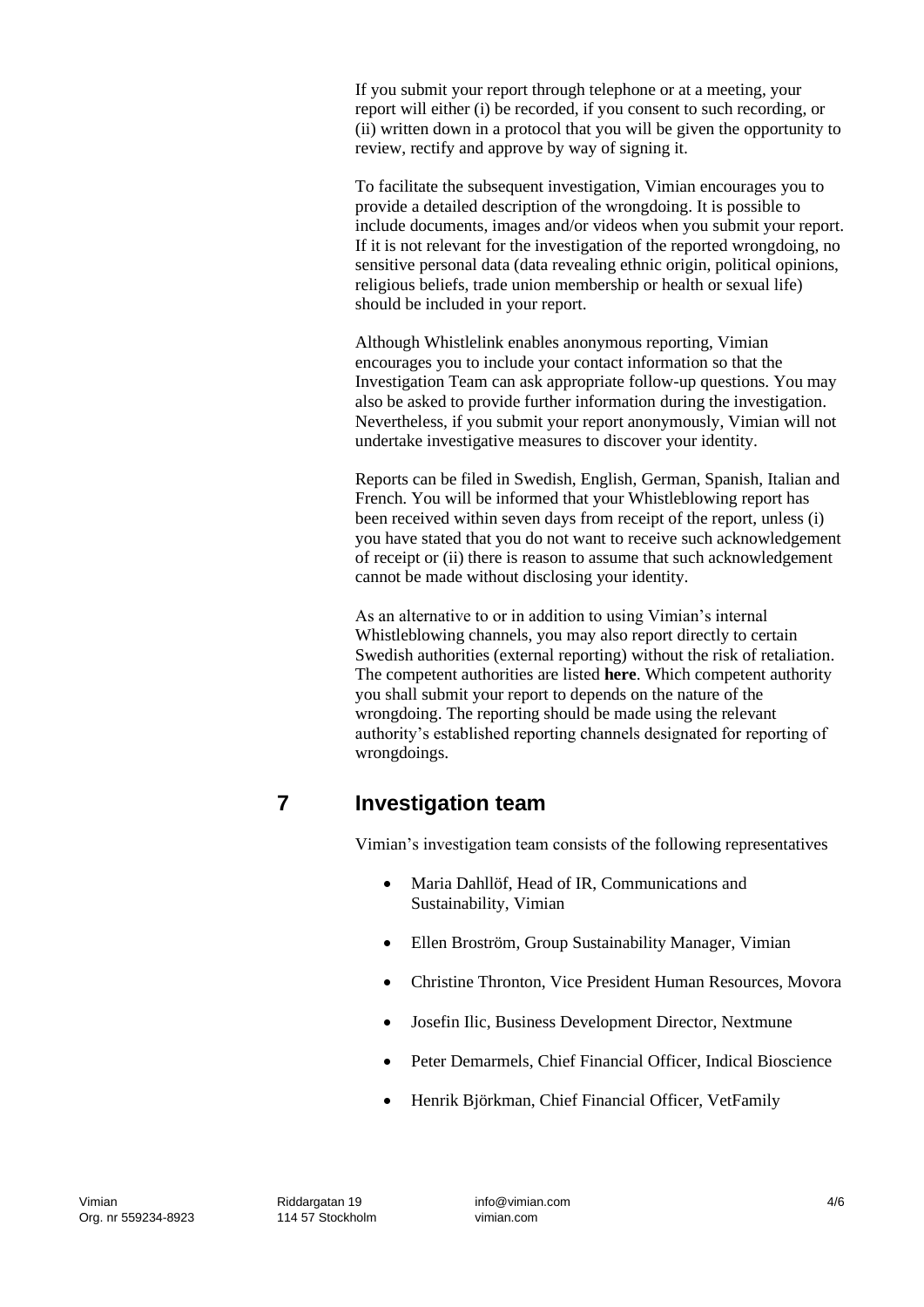Whistleblowing reports submitted according to this Policy will be investigated by the relevant members of the Investigation Team. The Investigation Team will evaluate and assess the information received, ensure that the matter is investigated and recommend the appropriate course of action. The members are authorised by Vimian to undertake the investigation measures they deem necessary and appropriate in each specific case and may engage an external party to conduct the investigation. The Investigation Team reports directly to Vimian's CEO Fredrik Ullman.

The Investigation Team shall act independently and with integrity. If a Whistleblowing report concerns or relates to a member of the Investigation Team or concerns an issue or a business department in relation to which an Investigation Team member may have a conflict of interest, then such member shall not participate in the investigation.

#### **8 The investigation**

Vimian's Head of IR, Communication and Sustainability or Group Sustainability Manager will receive and register the Whistleblowing report if it is submitted through the Whistleblowing channel Whistlelink. Once received, the relevant members of the Investigation Team will be informed of and gain access to the Whistleblowing report (if a member of the Investigation Team is subject to a conflict of interest such member will however not be informed). The Investigation Team will then evaluate the report and determine the next steps. They may decide not to investigate a Whistleblowing report, for example if (i) the information in the report is not relevant, (ii) there is insufficient information and/or evidence for an adequate investigation and no possibility of obtaining further information and/or evidence, or (iii) it can be established that the report has been made in bad faith. If the Investigation Team finds that the Whistleblowing report is unfounded and shall not be further investigated, the report shall be deleted immediately.

If the Investigation Team decides to initiate an internal investigation, they shall inform Vimian's CEO and the responsible business area manager of the subject of the investigation. The Investigation Team shall consider whether the responsibility for the next steps in the investigation should be assigned to relevant internal resources, for example IT, Legal, HR, Finance or a specific business area, as well as a potential need to engage external advisors. The investigation shall however always include an individual from a department/function outside the department/function which is the subject of the report.

The Investigation Team always conduct investigations discreetly, in confidence and with priority.

In conjunction with the investigation, or after the investigation has been completed, it may be necessary to disclose information which could identify you to functions within Vimian to, e.g., initiate proceedings relating to termination of employment. Disclosure may also be made to competent authorities. You will be informed of such